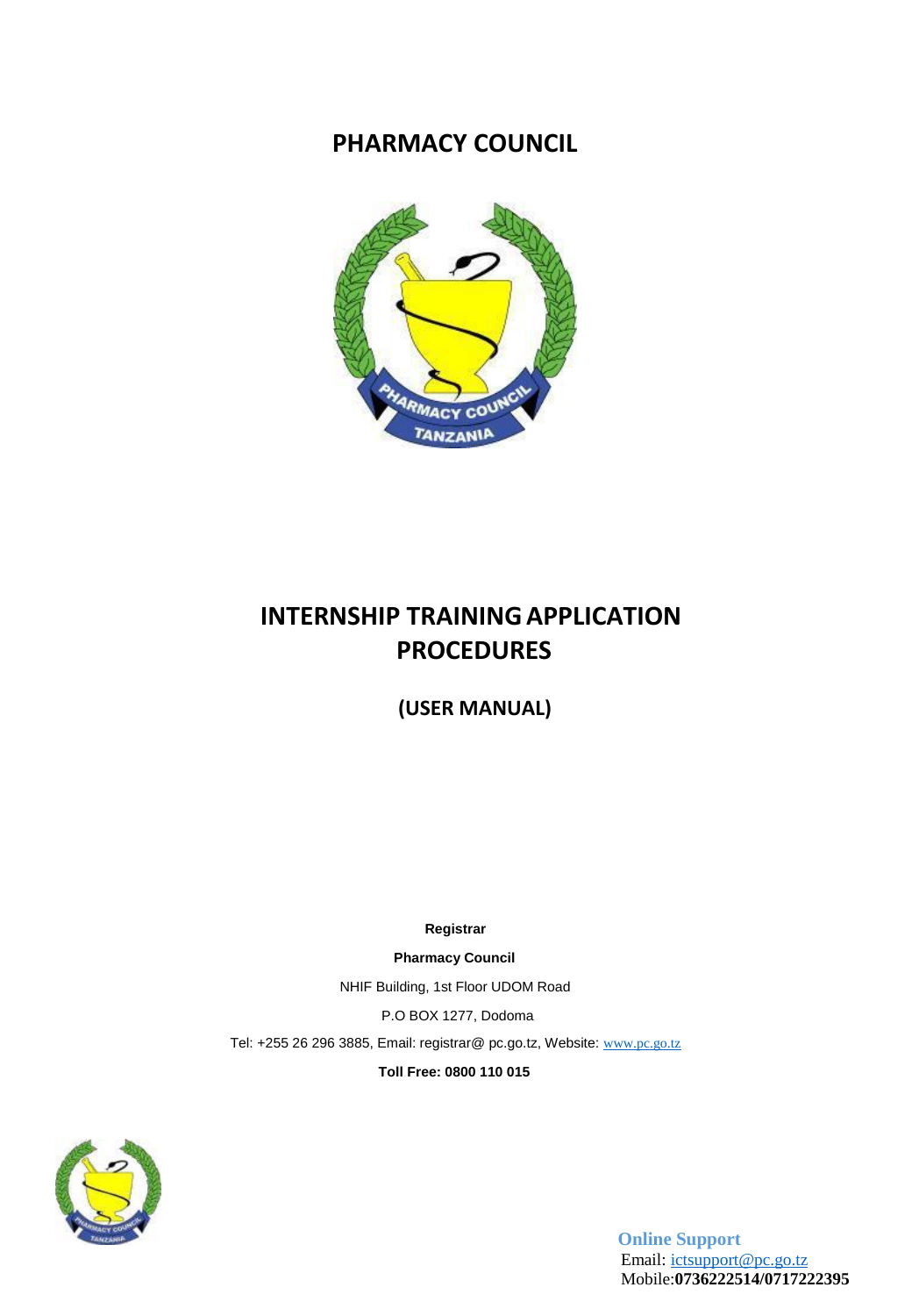#### **INSTRUCTIONS ON USING PHARMACY COUNCIL INTERNSHIP TRAINING APPLICATION SYSTEM**

Please read these instructions carefully before starting your application on Pharmacy Council Internship Training Application System.

To access the system, go to our website, www.pc.go.tz and click Online Services menu, under Education & Training Click Internship Application sub menu.

## **STEP 1 (Applicant Registration)**

Read the instructions carefully. Register for an account with our system by clicking the link of your cadre (Pharmacist, Pharmaceutical Technician, Pharmaceutical Assistant and Pharmaceutical Dispenser).

You will be required to fill all required details in the Registration Form, then click Submit.

NOTE: You will be required to use exactly same names as they appear in your Form IV Certificate.

After that you will receive an email containing an activation link. Activate your account so you can login to the system by using the email and password you created upon registration.

## **STEP 2 (Payment of Internship Training Fee)**

You will receive a text message on your mobile phone with a Control Number. Also when logged in with your account account credentials, you will see a Control Number (popping up with red words) on your dashboard page

Instructions on how to make payment are available on the home page dashboard under How to Pay Fees menu.

After making payment, refresh the page then go to step 2 by clicking Next Button.

#### **STEP 3 (Applicant Details)**

After you have successfully logged into the system, go to My Application, check your details on **Part I** and click **Save**.

#### **STEP 4 (Education Background, where applicable)**

Go to **Part II** or Click **Next** button right below on the page, You will then be required to fill educational background details on **Part A (***if any***)** then click **Save**, Then go to **Part II** to fill working experience details under **Part B** (*if any*), and then click **Save**.

#### **STEP 5 (Documents Submission & NECTA Verification)**

You are required to upload copies of certified certificates in **PDF** format only. Click **Save** after each upload of your Certificate.

Enter Form IV Index Number and examination year as appeared in your Secondary Certificate. Then Click **Verify.** Confirm your details from NECTA.